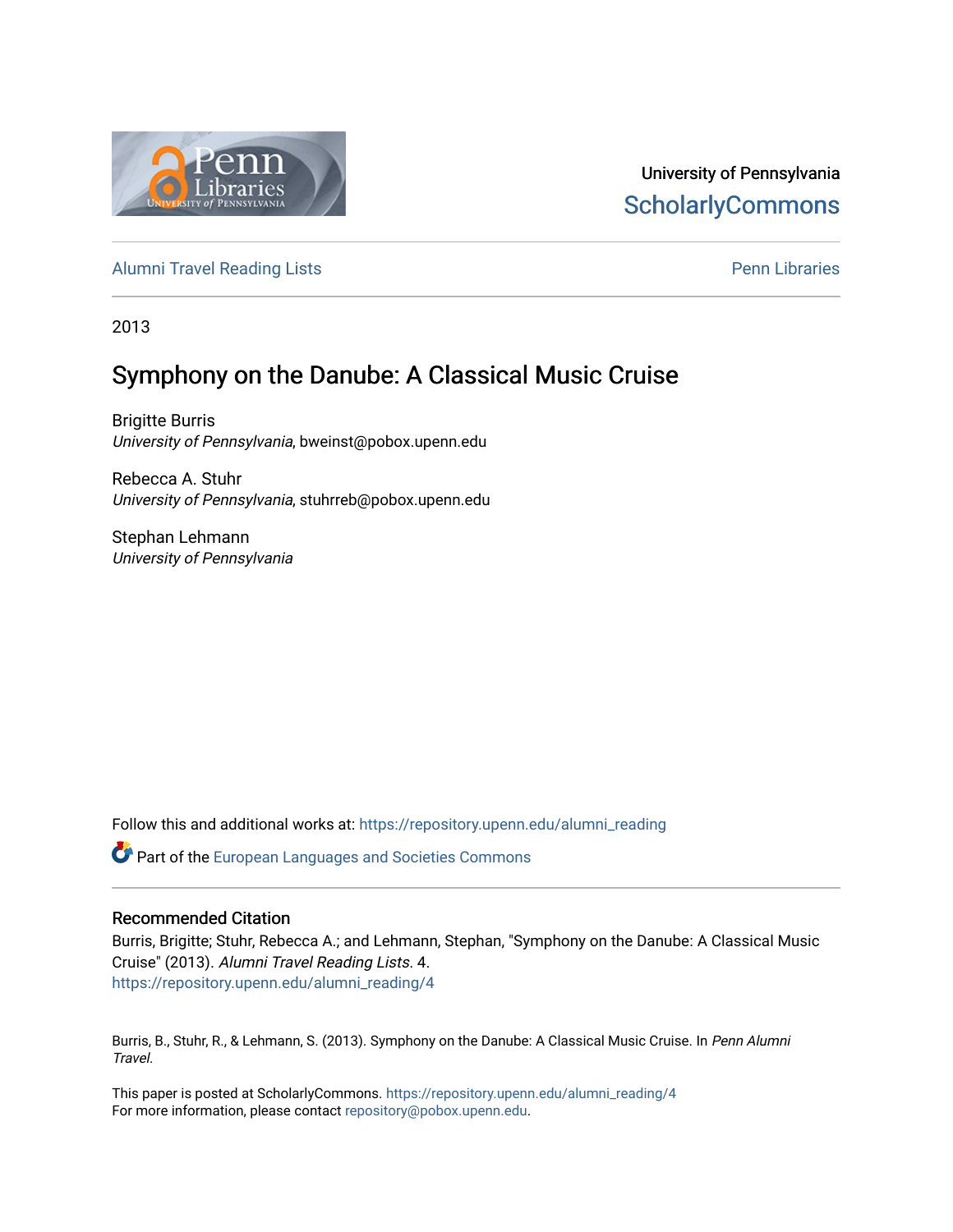# Symphony on the Danube: A Classical Music Cruise

#### Abstract

Suggested readings for the Penn Alumni Travel cruise along the Danube. See the Library Guide for the bibliography [here](http://guides.library.upenn.edu/aecontent.php?pid=507381&sid=4175588).

#### Keywords

danube, cruise, music, alumni, penn, travel, readings, culture

#### **Disciplines**

European Languages and Societies

#### Comments

Burris, B., Stuhr, R., & Lehmann, S. (2013). Symphony on the Danube: A Classical Music Cruise. In Penn Alumni Travel.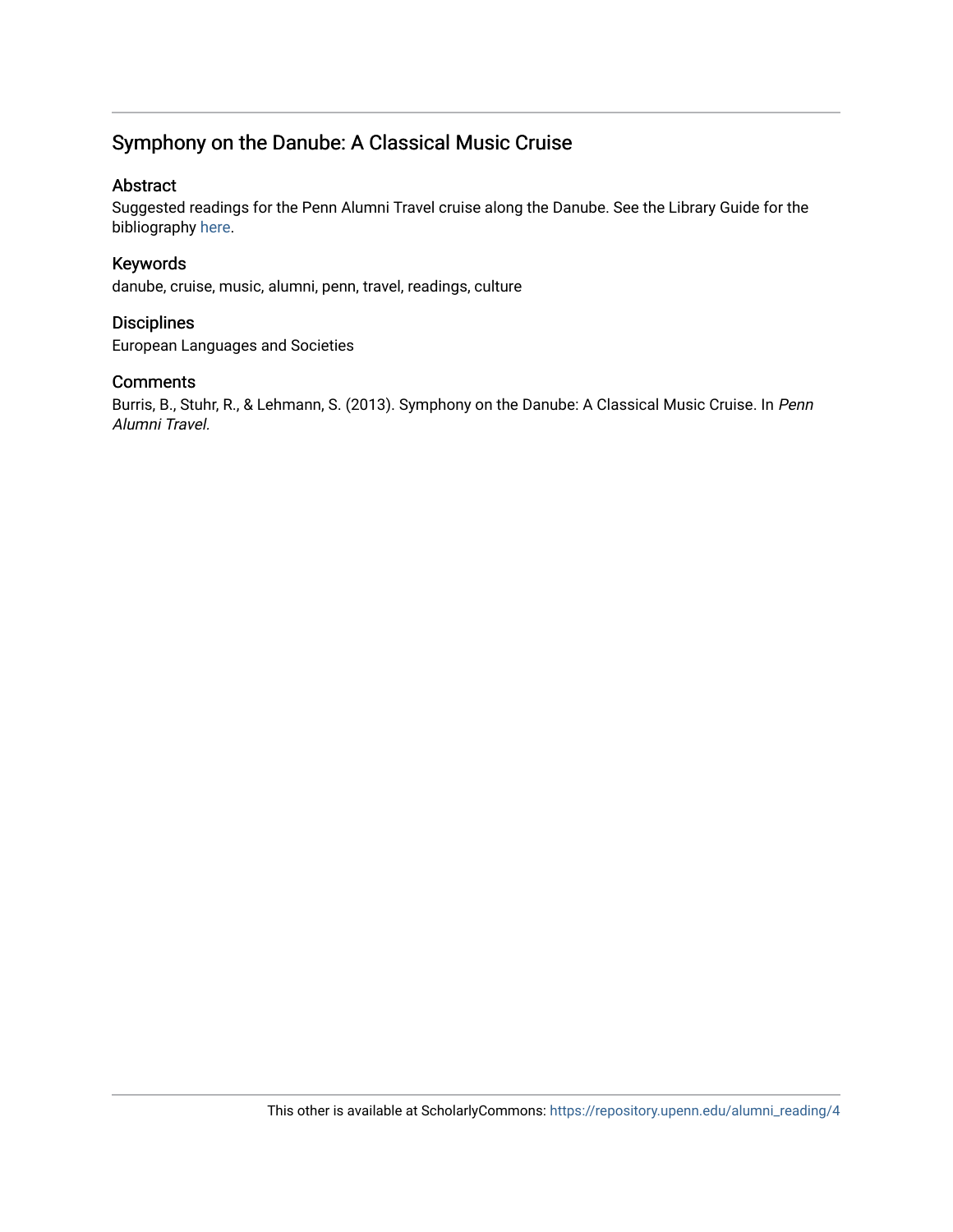

# Alumni Travel Bibliography **Symphony on the Danube: A Classical Music Cruise**

Prepared by Penn Library Subject Specialists:

Brigitte Burris Collection & Content Analyst German Studies Medieval Studies bweinst@pobox.upenn.edu

Rebecca Stuhr Coordinator for Humanities Collections Classical Studies **History** stuhrreb@pobox.upenn.edu

Stephan Lehmann Former Penn Libraries Humanities Specialist

### *History and Culture:*

Beattie, Andrew. *The Danube: A Cultural History*. Oxford University Press, 2010. (B.B.)

An entertaining and informative collection of geographical, historical, political, and economic facts about the many lands along the Danube, Beattie's work is an amalgamation of travel guide and travel essay that will delight and inform travelers to the Danubian regions.

Magris, Claudio. *Danube*. Farrar, Straus and Giroux, 1989. (B.B.) A classic and an international bestseller, *Danube* is a poignant and enjoyable introduction to the intellectual and literary culture of central Europe. Translated from the original Italian, Magris follows the river from the Black Forest to the Black Sea, reflecting on the history of the peoples who have inhabited its banks.

Polvay, Marina. *All Along the Danube: Recipes from Germany, Austria, Czechoslovakia, Yugoslavia, Hungary, Romania and Bulgaria*. Hippocrene Books, 2000. (B.B.)

A collection of recipes and cultural knowledge from countries along the Danube. In addition to photos of the prepared foods, the book also offers photos and maps of the geographic locations from where the recipes originate.